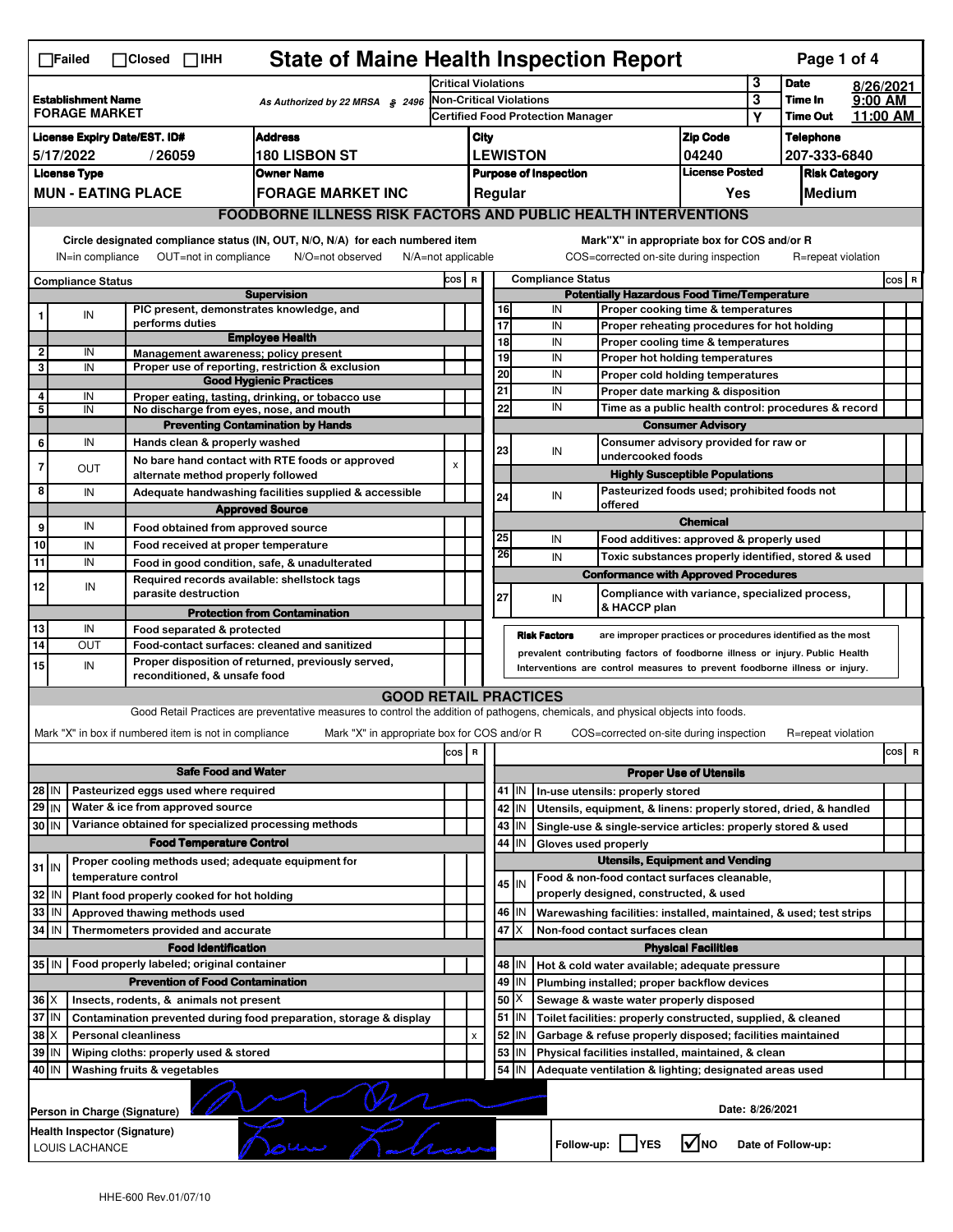| <b>State of Maine Health Inspection Report</b>                                         |                    |                                 |  |                                 |              |  |                          | Page 2 of 4                      |
|----------------------------------------------------------------------------------------|--------------------|---------------------------------|--|---------------------------------|--------------|--|--------------------------|----------------------------------|
| <b>Establishment Name</b><br><b>FORAGE MARKET</b>                                      |                    | As Authorized by 22 MRSA § 2496 |  |                                 |              |  | Date 8/26/2021           |                                  |
| License Expiry Date/EST. ID#<br><b>Address</b><br>180 LISBON ST<br>5/17/2022<br>/26059 |                    |                                 |  | City / State<br><b>LEWISTON</b> | /ME          |  | <b>Zip Code</b><br>04240 | <b>Telephone</b><br>207-333-6840 |
|                                                                                        |                    |                                 |  | <b>Temperature Observations</b> |              |  |                          |                                  |
| <b>Location</b>                                                                        | <b>Temperature</b> |                                 |  |                                 | <b>Notes</b> |  |                          |                                  |
| Reach-in                                                                               | $37*$              | Cream chz                       |  |                                 |              |  |                          |                                  |
| Egg Sand                                                                               | $162*$             | Wrapped for service             |  |                                 |              |  |                          |                                  |
| Reach-in cooler                                                                        | $37*$              | Sausage                         |  |                                 |              |  |                          |                                  |
| Hand wash sink                                                                         | $123*$             |                                 |  |                                 |              |  |                          |                                  |
| High temp dish                                                                         | $155*/180*$        | wash/rinse                      |  |                                 |              |  |                          |                                  |
| Wal-in cooler                                                                          | $38*$              | Jalapeno                        |  |                                 |              |  |                          |                                  |
| Sanitizer bucket                                                                       | 200-400 ppm        | Quat                            |  |                                 |              |  |                          |                                  |



**Date: 8/26/2021**

HHE-601(a)Rev.01/07/10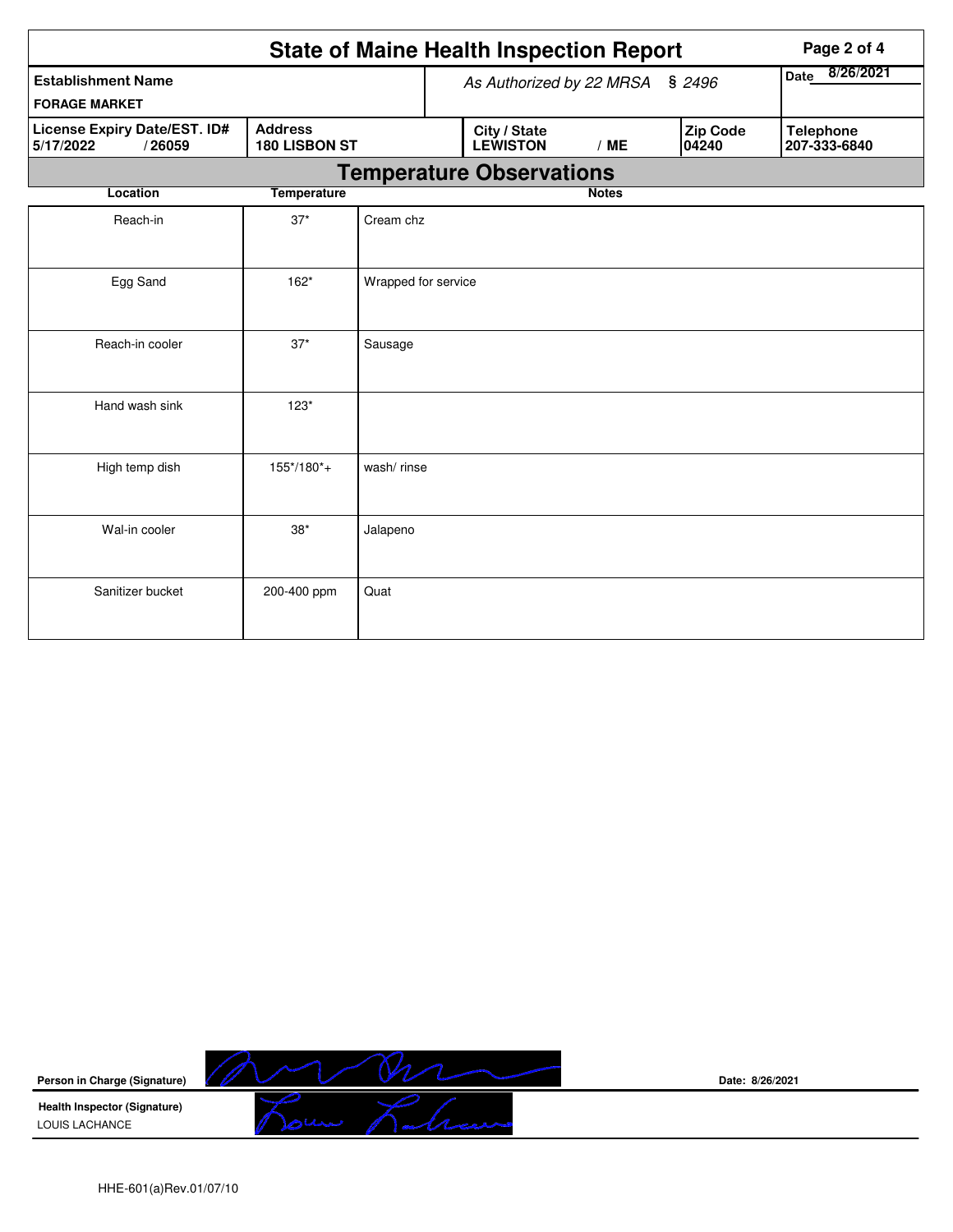|                                                                                                                                                    | Page 3 of 4                                                                                                                                   |                                 |    |                          |                   |  |  |  |  |
|----------------------------------------------------------------------------------------------------------------------------------------------------|-----------------------------------------------------------------------------------------------------------------------------------------------|---------------------------------|----|--------------------------|-------------------|--|--|--|--|
| <b>Establishment Name</b>                                                                                                                          |                                                                                                                                               |                                 |    |                          | 8/26/2021<br>Date |  |  |  |  |
| <b>FORAGE MARKET</b>                                                                                                                               |                                                                                                                                               |                                 |    |                          |                   |  |  |  |  |
| License Expiry Date/EST. ID#<br>5/17/2022<br>/ 26059                                                                                               | <b>Address</b><br><b>180 LISBON ST</b>                                                                                                        | City / State<br><b>LEWISTON</b> | ME | <b>Zip Code</b><br>04240 |                   |  |  |  |  |
| <b>Observations and Corrective Actions</b>                                                                                                         |                                                                                                                                               |                                 |    |                          |                   |  |  |  |  |
| Violations cited in this report must be corrected within the time frames below, or as stated in sections<br>8-405.11 and 8-406.11 of the Food Code |                                                                                                                                               |                                 |    |                          |                   |  |  |  |  |
| 7: 3-301.11.(A).(B).(D): C: Food employees are handling ready to eat foods with bare hands.                                                        |                                                                                                                                               |                                 |    |                          |                   |  |  |  |  |
|                                                                                                                                                    | INSPECTOR NOTES: Food employee packaging sandwich and touching product without gloves or utensil. Use gloves, utensil or deli paper to hanlde |                                 |    |                          |                   |  |  |  |  |

RTE foods. \*COS discarded

14: 4-601.11.(A): C: Equipment food-contact surfaces and utensils are not clean to sight and touch.

INSPECTOR NOTES: Mixing bowl for dough left unclean for days. Knives not touching clean surfaces.

36: 6-501.111.(D): C: Pests found on premises due to not eliminating harborage conditions.

INSPECTOR NOTES: Presence of mice due to unfinished basement with multiple points of entry/exit thru concrete walls. Unused stack of wood used for ovens provide ideal conditions for Mice. Seal all walls, floors and ceilings. Remove wood and clean area.

38: 2-402.11: N: Food Employees not wearing effective hair restraints.

INSPECTOR NOTES: \*\*REPEAT\*\* Employees not using proper hair restraint. Use hats, hairnets or methods to fully protect hair.

47: 4-602.13: N: Non-food contact surfaces are not cleaned at a frequency necessary to preclude accumulation of soil residues.

INSPECTOR NOTES: Shelving used for items, book shelves and multiple tables need cleaning due to cobwebs, dust and debris. Mouse feces found on non-food contact surfaces. Clean more thoroughly and more often.

50: 5-403.12: N: Non-sewage liquids not properly drained.

INSPECTOR NOTES: Basement drain from walk-in units draining into open air drain and allowed to pool into overflowing bucket causing significant damaged to unsealed wood flooring. Hire licensed plumber, apply for permit from City of Lewiston, and repair to be sealed.